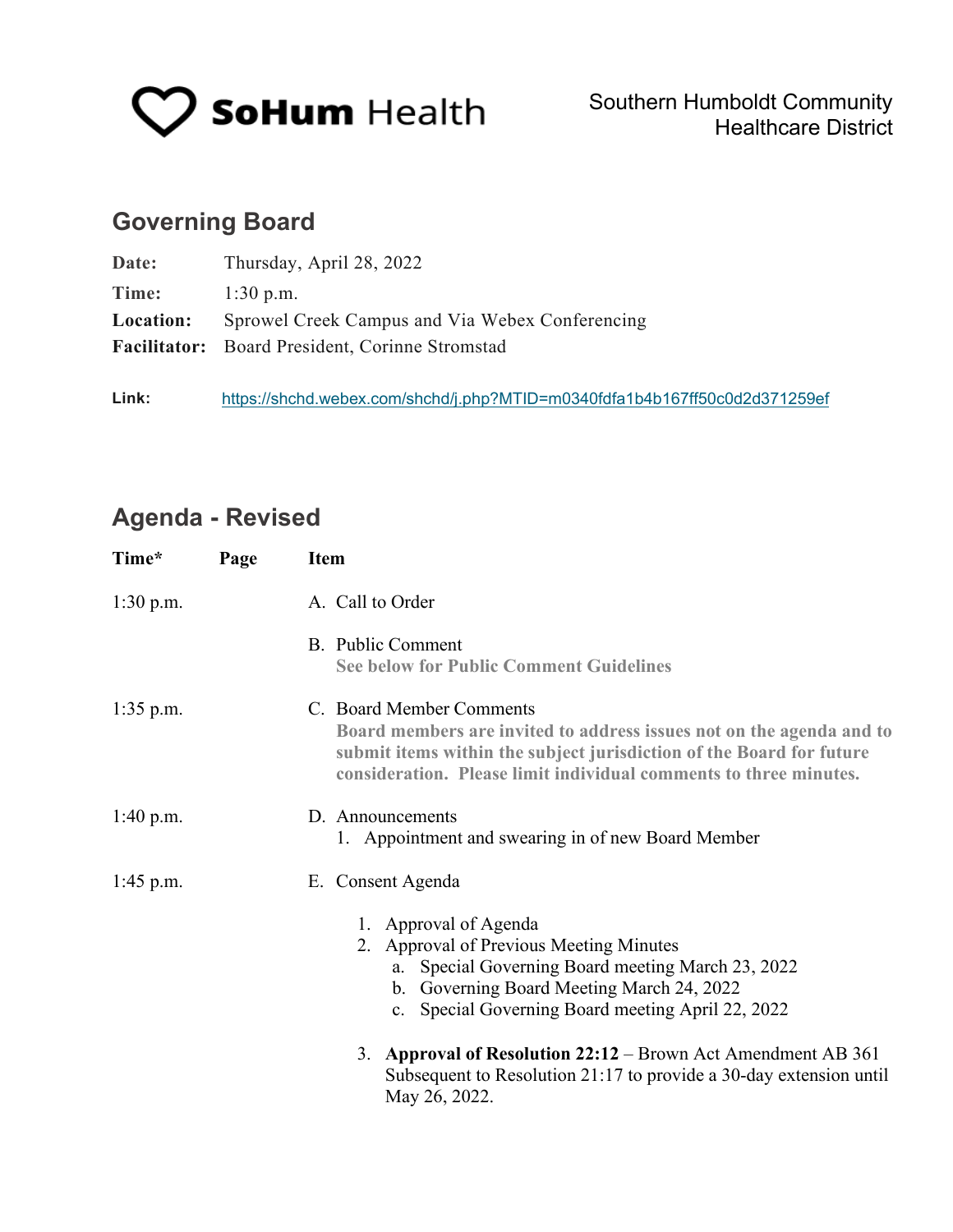#### **Governing Board Meeting Agenda** April 28, 2022 Page 2 of 4

| $1:50$ p.m. | F. Correspondence, Suggestions or Written Comments to the Board                                                                                                                                                                                    |  |  |
|-------------|----------------------------------------------------------------------------------------------------------------------------------------------------------------------------------------------------------------------------------------------------|--|--|
| $2:00$ p.m. | G. Finance Report – Corinne Stromstad, Barbara Truitt, Paul Eves and Matt<br>Rees                                                                                                                                                                  |  |  |
|             | 1. Approval of March, 2022 Finances - Paul Eves<br>2. PFS report/Provider Printout - March, 2022 - Marie Brown/Remy<br>Quinn<br>HRG report – Remy Quinn<br>$\bullet$                                                                               |  |  |
|             | H. Chief Nursing Officer's Report – Adela Yanez, Interim CNO                                                                                                                                                                                       |  |  |
|             | I.<br>Quality Assurance Performance Improvement Committee Report [H&S]<br>Code § 32155]– Kristen Rees, MPH, CPHQ, LSSGB, Chief Quality<br>and Compliance Officer and Risk Manager- (Jan., April, July, Oct.)                                       |  |  |
| $2:30$ p.m. | Administrator's Report-Matt Rees<br>J.                                                                                                                                                                                                             |  |  |
|             | 1. Human Resources Quarterly Report – Jennifer Baskin (Jan., April,<br>July, Oct.)<br>2. Foundation Report – Chelsea Brown – (May, Aug., Nov., Feb.)<br>3. Strategic Plan Committee reports<br>4. Committee reports - Barbara Truitt               |  |  |
|             | K. Adjourn to Closed Session                                                                                                                                                                                                                       |  |  |
| $3:00$ p.m. | L. Closed Session<br>1. Conference with Real Property Negotiations (§ 54956.8)                                                                                                                                                                     |  |  |
|             | M. Resume Open Session                                                                                                                                                                                                                             |  |  |
|             | N. Old Business                                                                                                                                                                                                                                    |  |  |
| $3:45$ p.m. | O. New Business                                                                                                                                                                                                                                    |  |  |
|             | 1. Policies and Procedures – (See separate packet)<br>a. Patient Financial Services - Remy Quinn<br>i. Charity Care Financial Assistance Payment Plans.<br>ii. 2022 Sliding Fee Scale.<br>b. Outreach- Chelsea Brown<br>i. Community Volunteering. |  |  |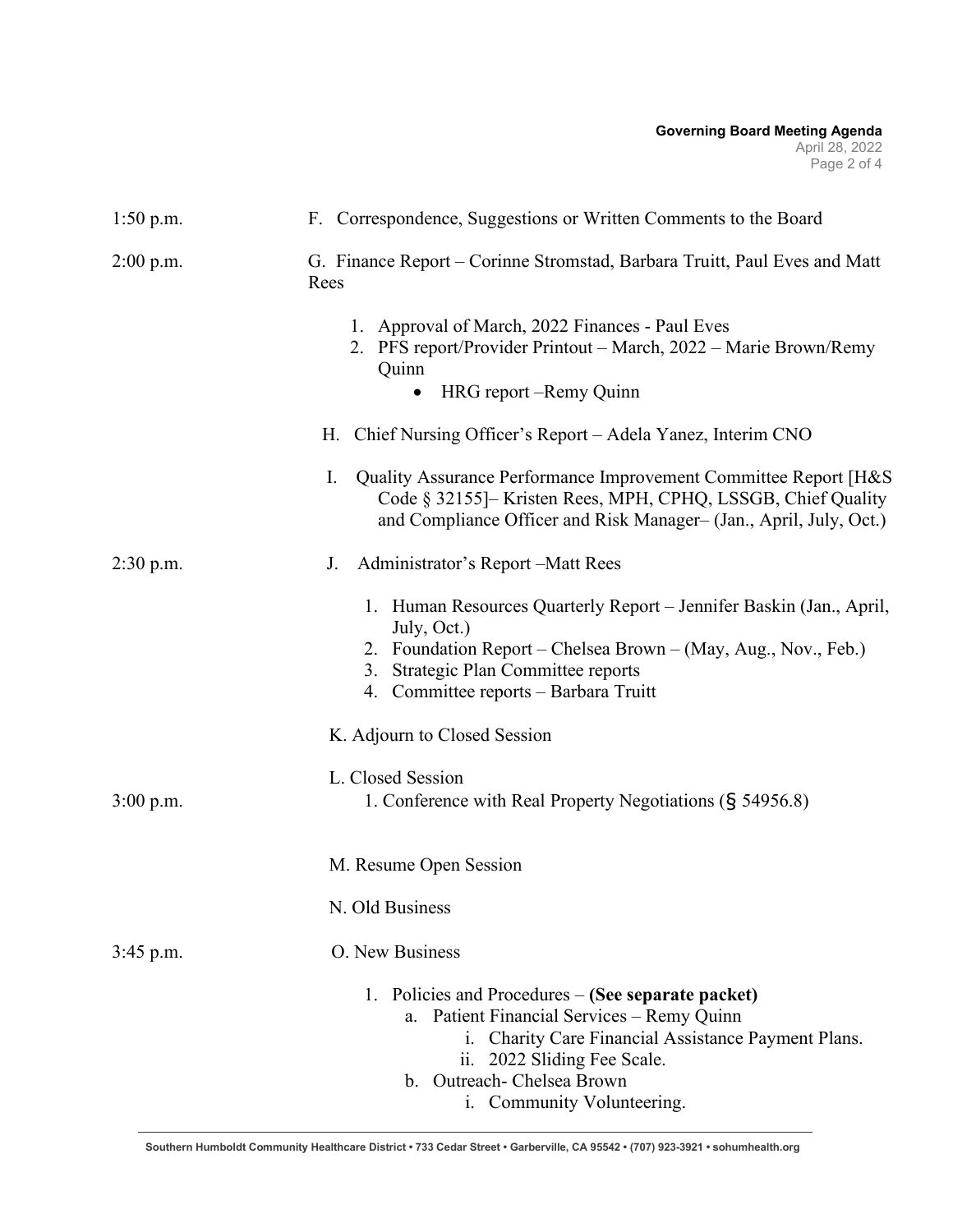- P. Meeting Evaluation
- Q. Parking Lot
	- 1. Governing Board retreat
- R. Next Meetings
	- 1. Policy Development Committee, Wednesday, May 11, 2022, 11:00 a.m.
	- 2. QAPI Meeting Wednesday, May 11, 2022 at 10:00 a.m.
	- 3. Governing Board Meeting May 26, 2022 at 1:30 p.m.
- S. Adjourn to Closed Session
- T. Closed Session
	- 1. Approval of Previous Closed Session Minutes a. Closed Session Governing Board Meeting March 24, 2022
	- 2. Compliance and Risk Report [H&S Code § 32155] Kristen Rees, MPH, CPHQ, LSSGB, Chief Quality and Compliance Officer and Risk Manager
	- 3. Clinic Service Review [H&S Code § 32155] Adela Yanez, Interim CNO
	- 4. MERP Report [H&S Code § 32155] Adela Yanez, Interim CNO
	- 5. Medical Staff Appointments/Reappointments [Gov. Code § 54957] – None
	- 6. Personnel matter Chief Executive Officer Evaluation pursuant to Government Code § 54957
	- 7. Next regular Meeting Thursday, May 26, 2022
- U. Adjourn Closed Session
- V. Resume Open Session
- X. Adjourn

### Abbreviations

| <b>ACHE</b> | Association of California Healthcare Districts | <b>ACLS</b> | Advanced Cardiac Life Support Certification |
|-------------|------------------------------------------------|-------------|---------------------------------------------|
| AR          | Accounts Receivable                            | <b>BLS</b>  | Basic Life Support Certification            |
| CAIR        | California Immunization Registry               | CEO         | Chief Executive Officer                     |
| <b>CFO</b>  | Chief Financial Officer                        | CMS         | Centers for Medicare and Medicaid Services  |

**Southern Humboldt Community Healthcare District • 733 Cedar Street • Garberville, CA 95542 • (707) 923-3921 • sohumhealth.org**